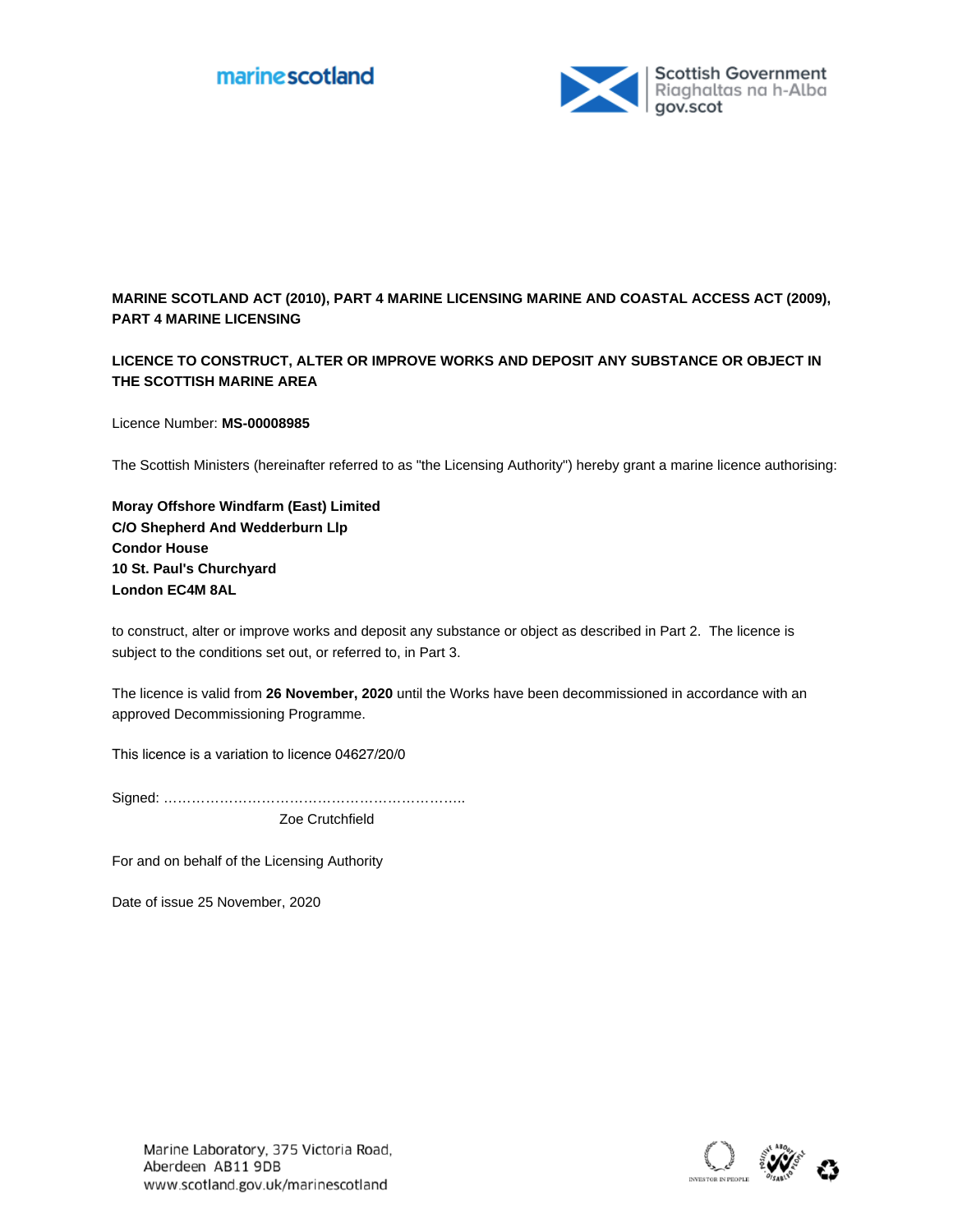# **1. PART 1 - GENERAL**

# **1.1 Interpretation**

In this licence, unless otherwise stated, terms are as defined in sections 1, 64 and 157 of the Marine (Scotland) Act 2010 and sections 66(4), 115 and 322 of the Marine and Coastal Access Act 2009, and,

a) "the 2009 Act" means the Marine and Coastal Access Act 2009 (as amended);

b) "the 2010 Act" means the Marine (Scotland) Act 2010;

c) "the Application" means the Application letter, Marine Licence application form and Environmental Statement submitted to the Scottish Ministers by Moray Offshore Renewables Limited ("MORL"), on behalf of Stevenson Offshore Windfarm Limited, on 2nd August 2012, and the Additional Ornithology Information submitted to the Scottish Ministers by MORL on the 17th June 2013;

d) "Licensable Marine Activity" means the activities listed in section 66 of the 2009 Act; and section 21 of the 2010 Act authorised under this licence;

e) "Licensee" means Moray Offshore Windfarm (East) Limited, a company formerly having their registered office in Wales C/O 7side Secretarial Limited, 1st Floor, 14/18 City Road, Cardiff, CF24 3DL. and now at C/O Shepherd And Wedderburn LLP, Condor House, 10 St. Paul's Churchyard, London, EC4M 8AL. Company Registration No: 07101438;

f) "the Licensing Authority" means the Scottish Ministers;

g) "Commencement of the Works" means the date on which the first vessel arrives on the Site to begin carrying on the Licensable Marine Activity in connection with the construction of the Works, as described in Part 2 of this licence; h) "Completion of the Works" means the date on which the Works have been installed, or the Works have been deemed complete by the Licensing Authority;

i) "Decommissioning of the Works" includes removal of the Works from the seabed, demolishing the Works or dismantling the Works;

j) "Decommissioning Programme" means the programme for decommissioning the relevant object(s), to be submitted by the Company to the Secretary of State under section 105(2) of the Energy Act 2004 (as amended);

k) "the Site" means the area shaded and coloured turquoise, and labelled 'Stevenson Windfarm' in the figure contained in Part 4 of this licence;

l) "the Works" means the Stevenson Offshore Wind Farm, as described in Part 2 of this licence;

m) "MHWS" means mean high water spring tide;

n) "the Vessel Report" means the online reports made available by the Licensee on the Moray East Offshore Wind Farm, Keeping Mariners Informed webpage, which can be found at:

http://www.morayoffshore.com/moray-east/the-project/notices-to-mariners/; and

o) "the Persons Acting on Behalf of the Licensee Report" means the online reports made available by the Licensee on the Moray East Offshore Wind Farm, Keeping Mariners Informed webpage, which can be found at: http://www.morayoffshore.com/moray-east/the-project/notices-to-mariners/.

All geographical co-ordinates contained within this licence are in latitude and longitude format World Geodetic System 84 ("WGS84").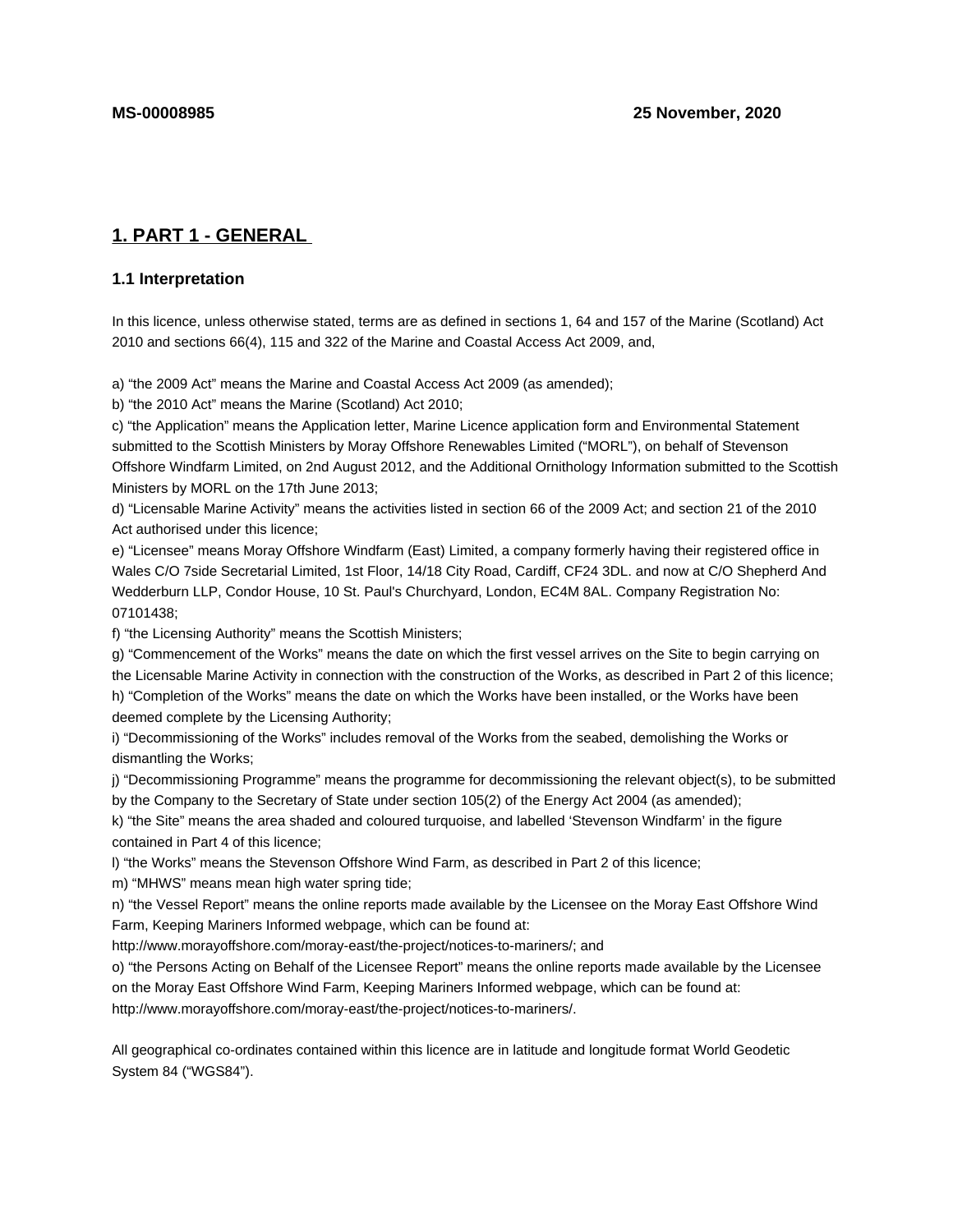# **1.2 Contacts**

All correspondence or communications relating to the licence should be addressed to:

Marine Scotland Licensing Operations Team Marine Laboratory 375 Victoria Road Aberdeen AB11 9DB Email: MS.Marinelicensing@gov.scot

# **1.3 Other authorisations and consents**

The Licensee is deemed to have satisfied itself that there are no barriers or restrictions, legal or otherwise, to the carrying on of the Licensed Activities in connection with the licensed activity. The issuing of the licence does not absolve the Licensee from obtaining such other authorisations and consents, which may be required under statute.

# **1.4 Variation, suspension, revocation and transfer**

Under section 30 of the 2010 Act and section 72 of the 2009 Act the Licensing Authority may by notice vary, suspend or revoke this licence if it appears to the Licensing Authority that there has been a breach of any of the provisions of this licence or for any such other reason that appears to be relevant to the Licensing Authority. This licence will be varied under section 30 of the 2010 Act following procedures set out in section 31 of the 2010 Act and under section 72(3) of the 2009 Act to allow the removal of Works already installed.

Under section 30 of the 2010 Act and section 72 of the 2009 Act the Licensing Authority may on an application made by the Licensee, transfer this licence from the Licensee to another person.

# **1.5 Breach of requirement for, or conditions of, licence**

Under section 39 of the 2010 Act and section 85 of the 2009 Act it is an offence to carry on a Licensable Marine Activity without a marine licence and it is also an offence to fail to comply with any condition of a marine licence.

# **1.6 Defences: actions taken in an emergency**

Under section 40 of the 2010 Act and section 86 of the 2009 Act it is a defence for a person charged with an offence under section 39(1) of the 2010 Act and section 85(1) of the 2009 Act in relation to any activity to prove that the activity was carried out for the purpose of saving life or for the purpose of securing the safety of a vessel, aircraft or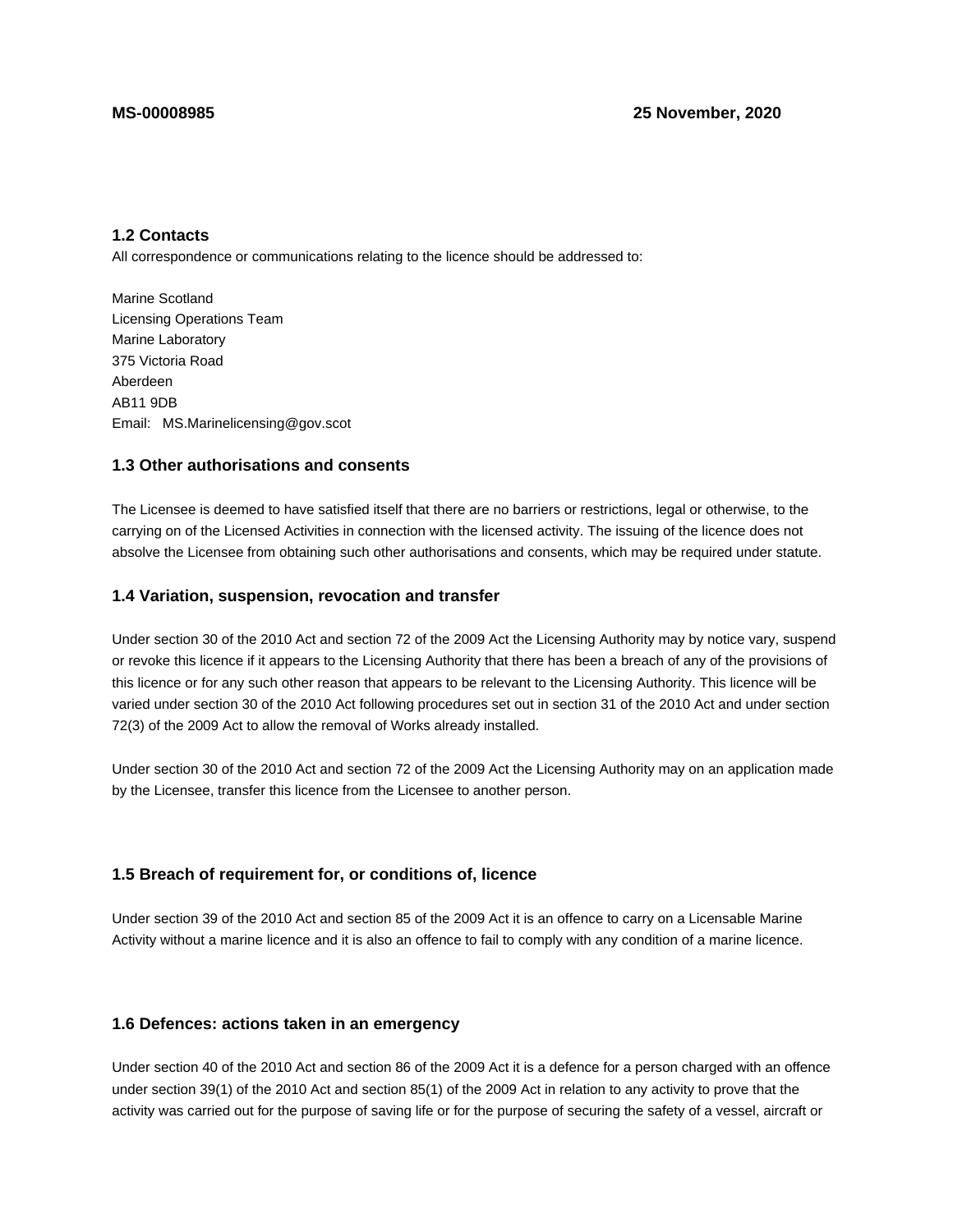# **MS-00008985 25 November, 2020**

marine structure ('force majeure') and that the person took steps within a reasonable time to provide full details of the matter to the Licensing Authority as set out in section 40(2) of the 2010 Act and section 86(2) of the 2009 Act.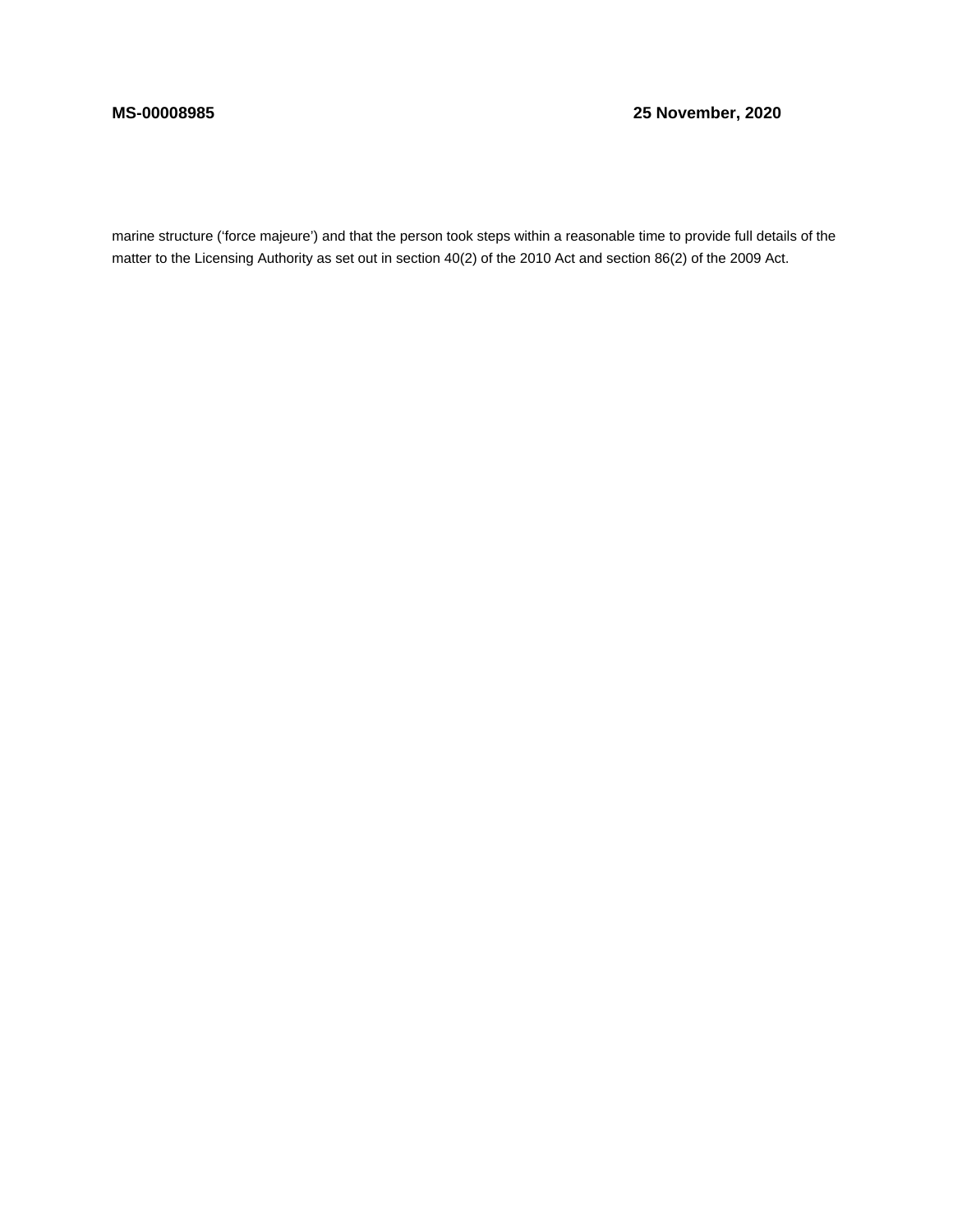# **1.7 Offences relating to information**

Under section 42 of the 2010 Act and section 89 of the 2009 Act it is an offence for a person to make a statement which is false or misleading in a material way, either knowing the statement to be false or misleading or being reckless as to whether the statement is false or misleading, or to

intentionally fail to disclose any material information for the purpose of procuring the issue, variation or transfer of a marine licence or for the purpose of complying with, or purporting to comply with, any obligation imposed by either Part 4 of the 2010 Act and Part 4 of the 2009 Act or by this licence.

# **1.8 Appeals**

Under Regulation 3(1) of the Marine Licensing Appeals (Scotland) Regulations 2011 a person who has applied for a marine licence may by summary application appeal to against a decision taken by the Licensing Authority under section  $71(1)(b)$  or (c) or (5) of the Act.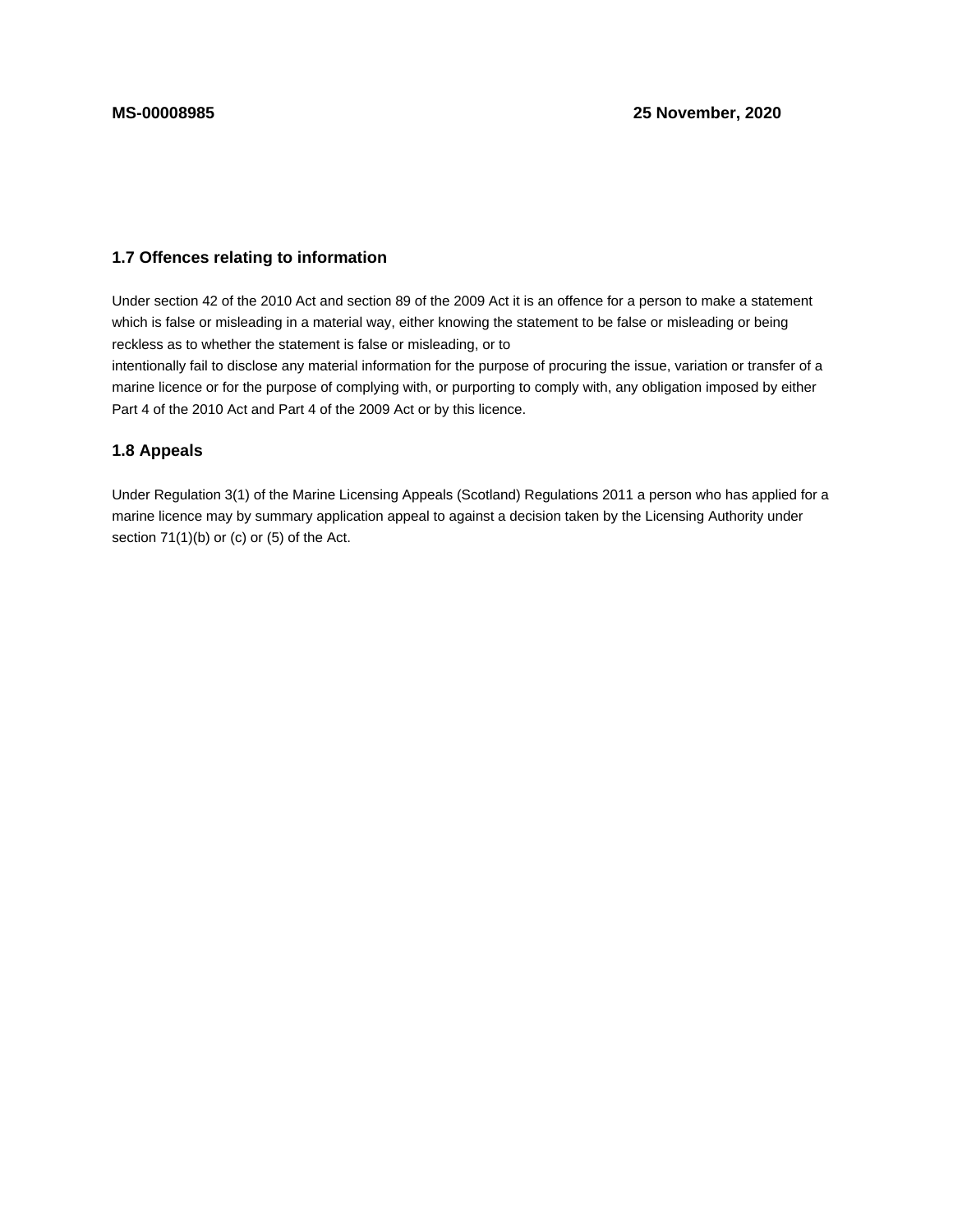# **2. PART 2 – PARTICULARS**

# **2.1 Title of the Works**

The title of the Works to which this licence relates to is the 'Stevenson Offshore Wind Farm'.

# **2.2 Description of the Licensed Activity**

An offshore wind electricity generating station, known as the Stevenson Offshore Wind Farm, with a maximum generating capacity of up to 372 MW, consisting of up to 62 wind turbine generators ("WTGs") including foundations, substructures, fixtures, fittings, fixings and protections and associated infrastructure including, but not limited to, inter-array cabling to the connection point on the Offshore Sub-station Platforms ("OSPs"), a meteorological mast (should it be located in the Site) and transition pieces including access ladders, fences and landing platforms. The individual generating capacities of the WTGs proposed are to be of a rating between 6 MW and 10 MW. The rating of each WTG will be finalised at a later stage. The substructure and foundation design for the WTGs will consist of either one of, or a combination of, the following design options:

- concrete gravity base foundation with ballast and a gravel/grout bed;

- steel lattice jackets with pin piles.

# **2.3 Location of the Licensed Activity**

Within the Moray Offshore Windfarm (East) Limited Development Area on the Smith Bank in the outer Moray Firth, within the UK marine licensing area approximately 22 km (minimum) from the Caithness coastline, off the North East of Scotland, within the area bounded by joining the following points:

Stevenson Offshore Wind Farm Licence area:

```
58° 09.810' N 002° 42.896' W 58° 08.926' N 002° 49.991' W
58° 08.945' N 002° 49.990' W 58° 09.595' N 002° 50.076' W
58° 10.059' N 002° 50.248' W 58° 10.514' N 002° 50.442' W
58° 10.782' N 002° 50.612' W 58° 10.990' N 002° 50.745' W
58° 11.510' N 002° 51.175' W 58° 12.055' N 002° 51.748' W
58° 12.571' N 002° 52.451' W 58° 12.605' N 002° 52.379' W
58° 12.745' N 002° 52.086' W 58° 12.889' N 002° 51.798' W
58° 13.035' N 002° 51.515' W 58° 13.183' N 002° 51.235' W
58° 13.334' N 002° 50.962' W 58° 13.487' N 002° 50.693' W
58° 13.524' N 002° 50.630' W 58° 13.654' N 002° 50.411' W
58° 13.812' N 002° 50.152' W 58° 13.973' N 002° 49.899' W
58° 14.136' N 002° 49.652' W 58° 14.301' N 002° 49.409' W
58° 14.333' N 002° 49.363' W 58° 14.382' N 002° 49.280' W
```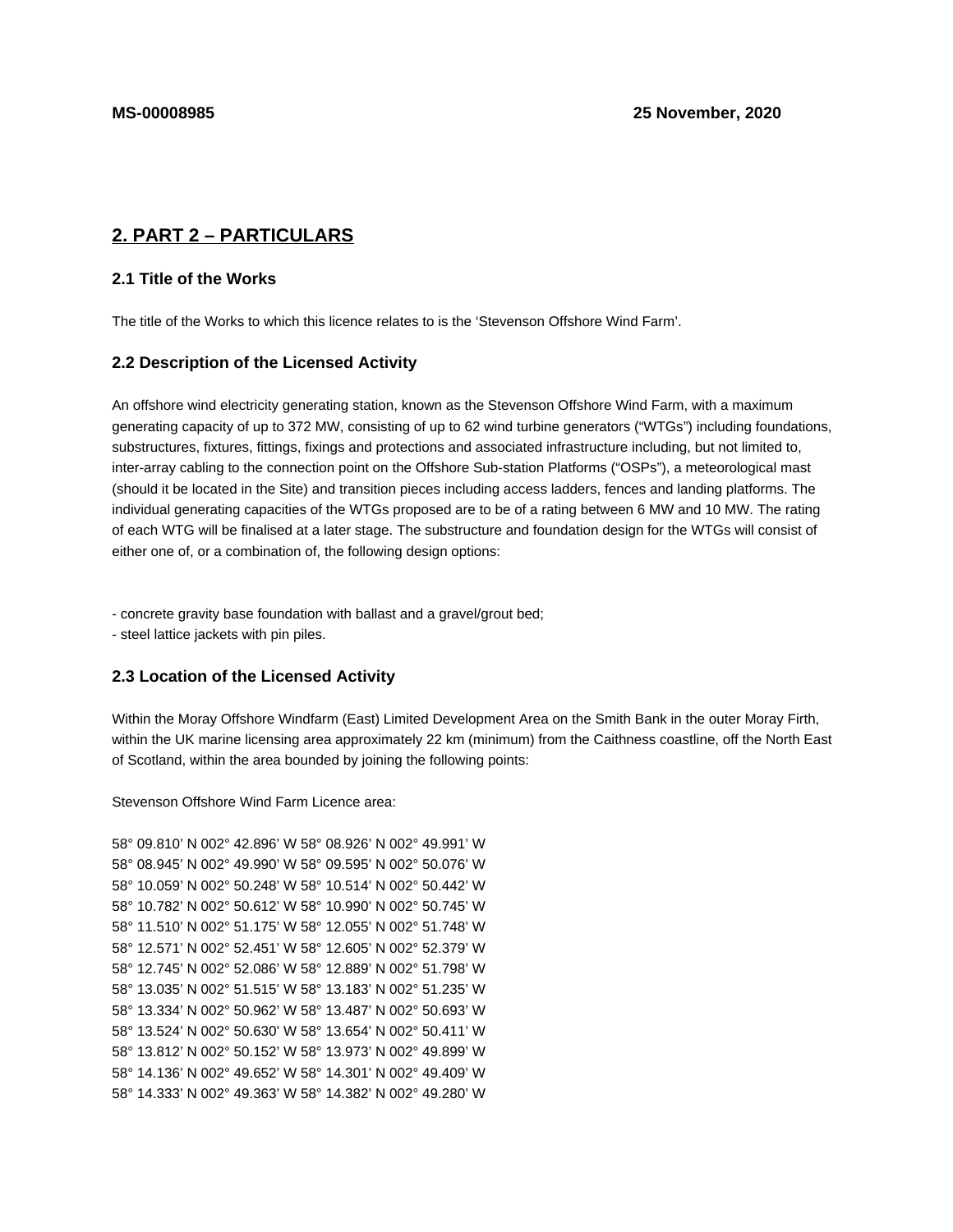58° 14.541' N 002° 49.022' W 58° 14.701' N 002° 48.769' W 58° 14.781' N 002° 48.647' W 58° 14.864' N 002° 48.520' W 58° 15.029' N 002° 48.277' W 58° 15.197' N 002° 48.040' W 58° 15.367' N 002° 47.808' W 58° 15.479' N 002° 47.660' W 58° 10.846' N 002° 40.223' W

# **2.4 Descriptions of the materials to be used during Licensed Activity and substances or objects to be deposited**

This licence authorises the deposit of the undernoted substances and objects and the use of the undernoted construction materials required in connection with the licensed activity, subject to the maximum amounts as specified below:

Jacket and Pin Piles

Steel/Iron, 290,000 tonne Plastic/Synthetic, 2,500 tonnes Concrete, 4,464 tonnes Stone/Rock/Gravel, size range 20-200 mm, 40,600 m3 Concrete bags/Mattresses, 2,500 number, 6 m x 3 m x 1.5 m, 64,000 m3 Cable, 191,000 m

or

Gravity Base Foundation

Steel/Iron, 160,000 tonnes Plastic/Synthetic, 2,500 tonnes Concrete, 1,800,000 tonnes Stone/Rock/Gravel, size range 50-200 mm, 3,017,000 m3 Concrete bags/Mattresses, 2,500 number, 6 m x 3 m x 1.5 m, 64,000 m3 Cable, 191,000 m Sand, 4,200,000 m3

# **2.5 Persons responsible for the deposits of the substances or objects**

The Licensee must ensure that the operators, vessels and vehicles engaging in the Licensable Marine Activity authorised under this licence, are fully detailed in the Vessel Report prior to their engagement in the Works. In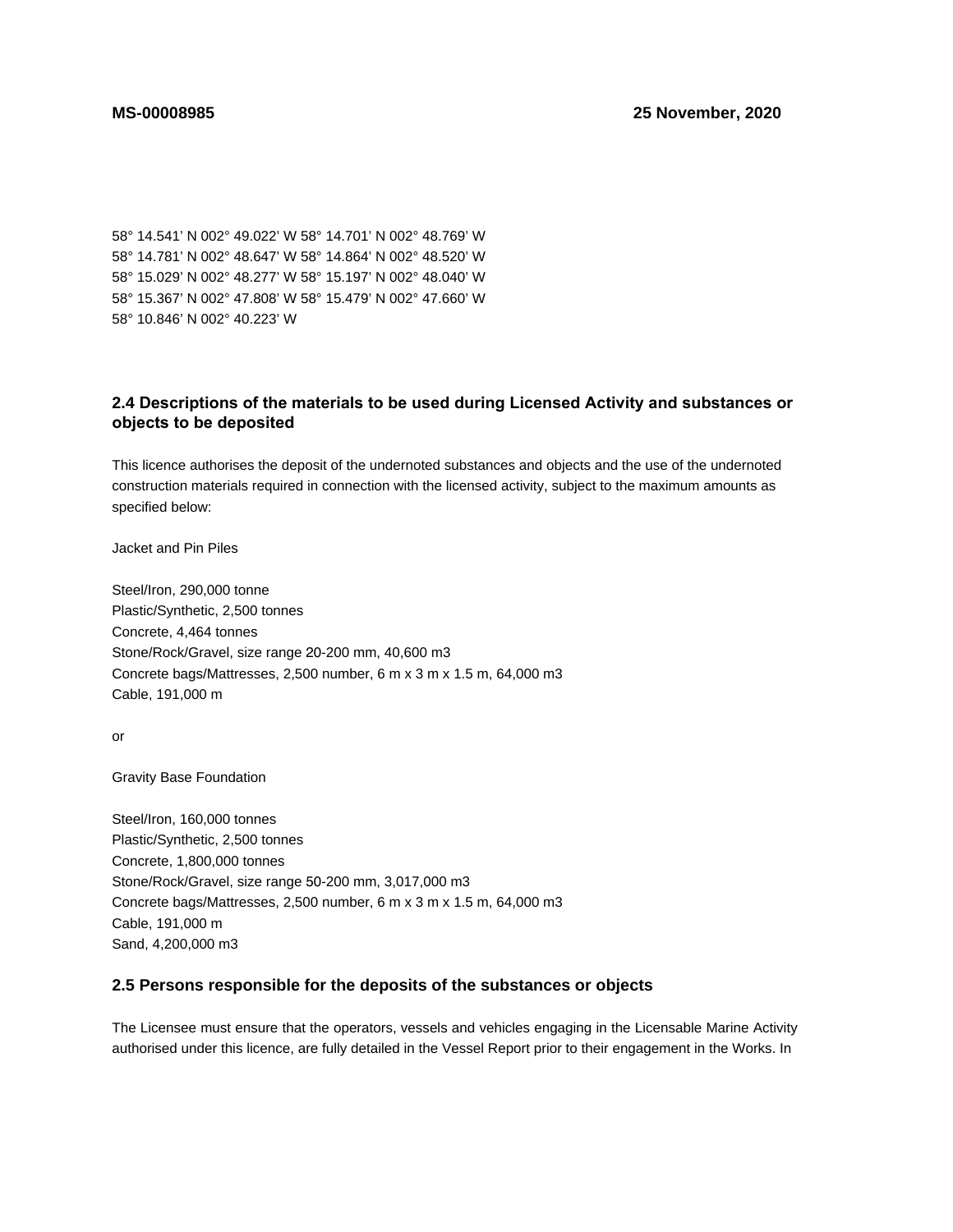accordance with condition 3.1.2, the Licensee must make the Vessel Reports available on the Moray East Offshore Wind Farm, Keeping Mariners Informed webpage, which can be found at: http://www.morayoffshore.com/moray-east/the-project/notices-to-mariners/.

# **2.6 Persons acting on behalf of the Licensee**

The Licensee must ensure that the name and address of any agents, contractors or subcontractors appointed to carry out any part, or all, of the Licensable Marine Activity authorised under this licence, are fully detailed in the Persons Acting on Behalf of the Licensee Report prior to their engagement in the Works. In accordance with condition 3.1.2, the Licensee must make the Persons Acting on Behalf of the Licensee Reports available on the Moray East Offshore Wind Farm, Keeping Mariners Informed webpage, which can be found at: http://www.morayoffshore.com/moray-east/the-project/notices-to-mariners/.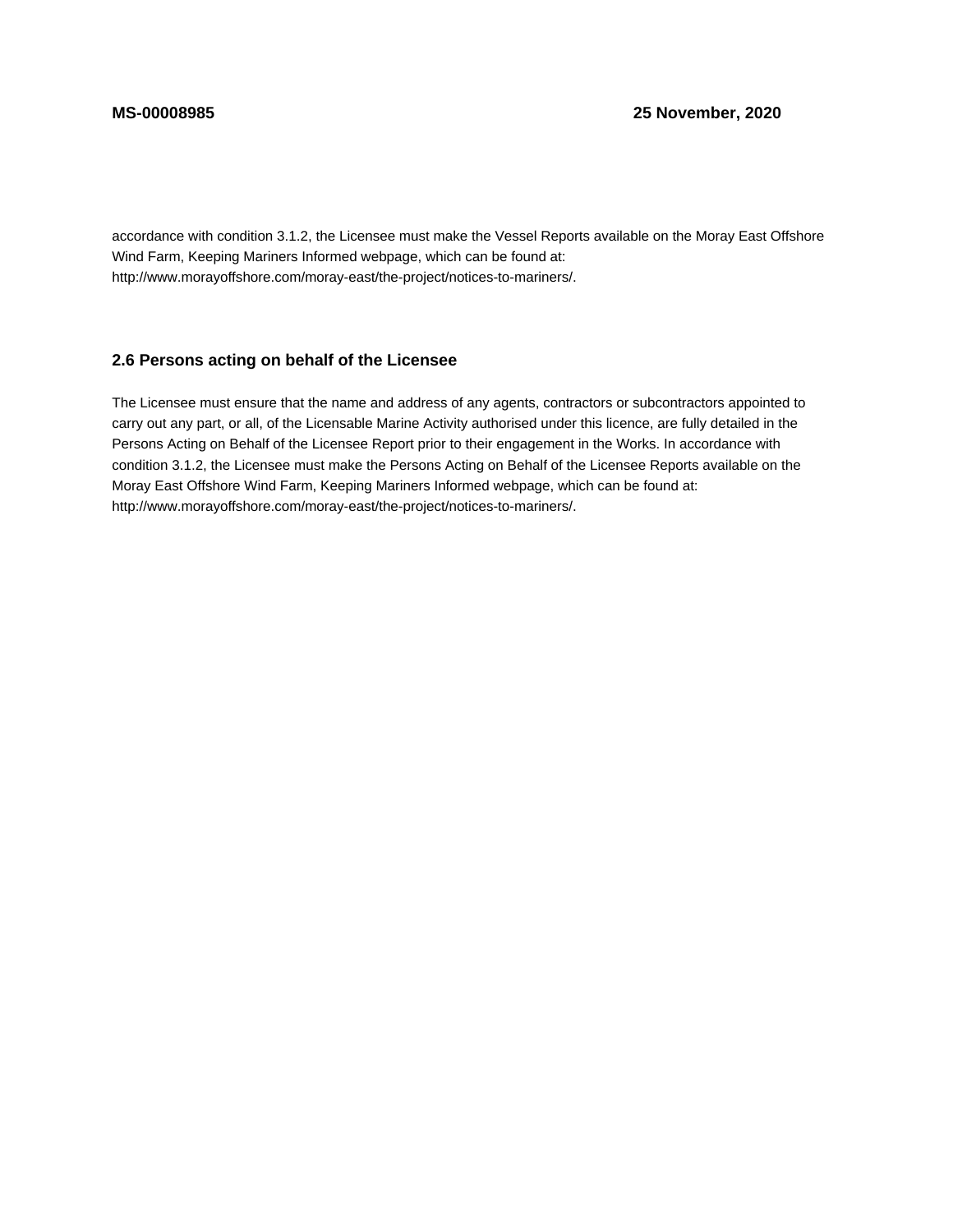# **3. PART 3 – CONDITIONS**

# **3.1 General Conditions**

### 3.1.1 Licence conditions binding other parties

All conditions attached to this licence bind any person who for the time being owns, occupies or enjoys any use of the Works for which this licence has been granted in relation to those licensed activities authorised under item 5 in section 21(1) of the 2010 Act and item 7 in section 66(1) of the 2009 Act whether or not this licence has been transferred to that person.

### 3.1.2 Vessels, agents, contractors and sub-contractors

The Licensee must ensure that prior to their engagement in the Licensable Marine Activity authorised under this licence, the name and function of any vessel, vehicle, agent, contractor or sub-contractor appointed to engage in the Works and, where applicable, the master's name, vessel type, vessel IMO number and vessel owner or operating company, are fully detailed in the Vessel Report and the Persons Acting on Behalf of the Licensee Reports available on the Moray East Offshore Wind Farm, Keeping Mariners Informed webpage, which can be found at: http://www.morayoffshore.com/moray-east/the-project/notices-to-mariners/.

Any changes to the supplied details must be uploaded to the Vessel Report and the Persons Acting on Behalf of the Licensee Report and the Licensing Authority must be notified, in writing, prior to any vessel, agent, contractor or sub-contractor which has not yet been notified to the Licensing Authority engaging in the Licensable Marine Activity.

Only those vessels, agents, contractors or sub-contractors detailed in the Vessel Report and the Persons Acting on Behalf of the Licensee Report are permitted to carry out any part of the Works.

The Licensee must satisfy themselves that any masters of vessels or vehicle operators, agents, contractors or sub-contractors are aware of the extent of the Works for which this licence has been granted, the activity which is licensed and the terms of the conditions attached to this licence. All masters of vessels or vehicle operators, agents, contractors and sub-contractors permitted to engage in the Works must abide by the conditions set out in this licence.

The Licensee must give a copy of this licence, and any subsequent variations made to this licence in accordance with section 30 of the 2010 Act and section 72 of the 2009 Act, ensuring it is read and understood, to the masters of any vessels, vehicle operators, agents, contractors or sub-contractors permitted to engage in the Works.

### 3.1.3 Force Majeure

Should the Licensee or any of their agents, contractors or sub-contractors, by any reason of force majeure deposit anywhere in the marine environment any substance or object, then the Licensee must notify the Licensing Authority of the full details of the circumstances of the deposit within 48 hours of the incident occurring (failing which as soon as reasonably practicable after that period of 48 hours has elapsed). Force majeure may be deemed to apply when,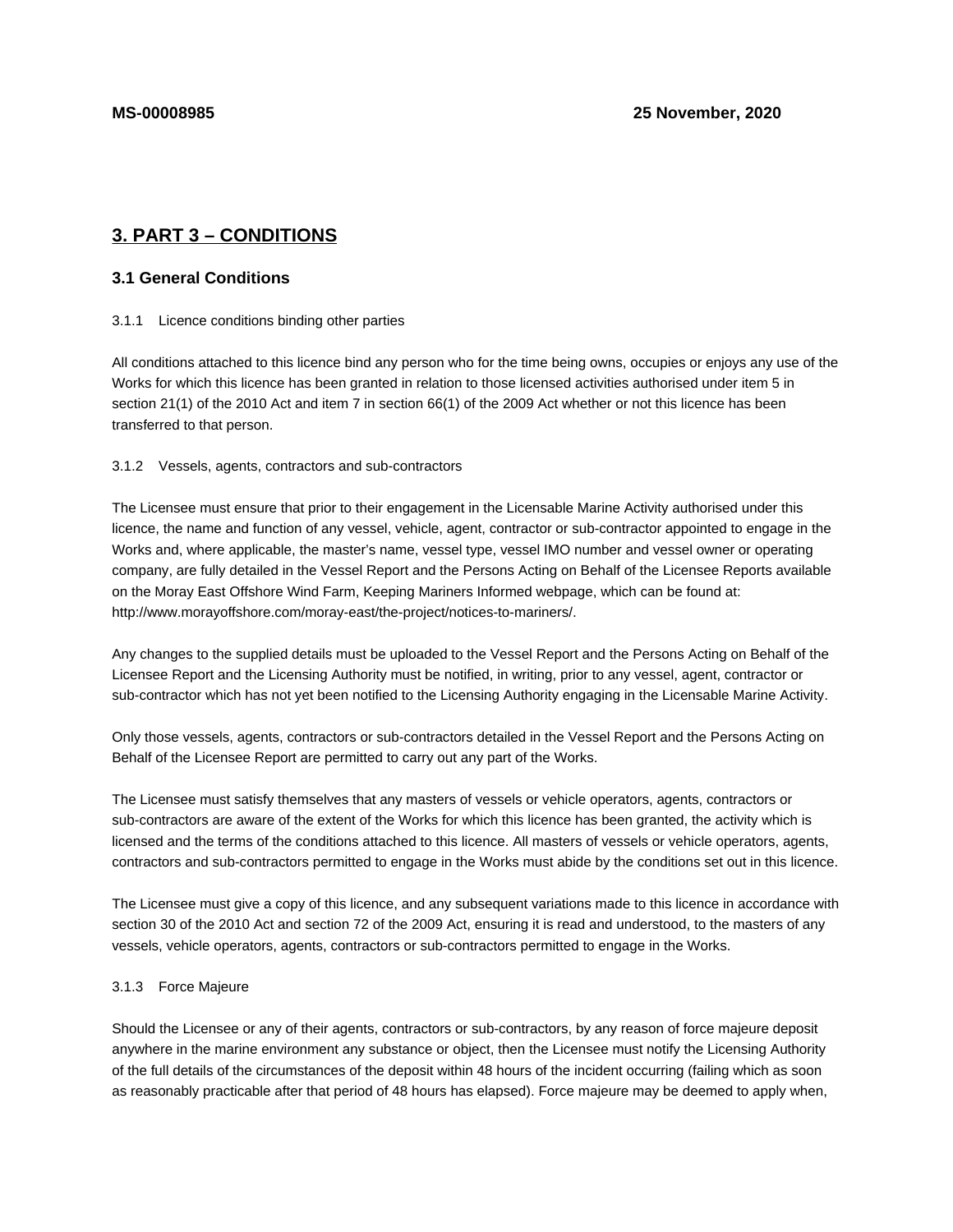due to stress of weather or any other cause, the master of a vessel or vehicle operator determines that it is necessary to deposit the substance or object other than at the Site because the safety of human life or, as the case may be, the vessel, vehicle or marine structure is threatened. Under Annex II, Article 7 of the Convention for the Protection of the Marine Environment of the North-east Atlantic, the Licensing Authority is obliged to immediately report force majeure incidents to the Convention Commission.

# 3.1.4 Material alterations to the licence application

The Licensee must, where any information upon which the granting of this licence was based has after the granting of the licence altered in any material respect, notify the Licensing Authority of this fact, in writing, as soon as is practicable.

# 3.1.5 Submission of specification of studies, surveys and plans to the Licensing Authority

The Licensee must submit the details and specifications of all studies, surveys and plans that are required to be undertaken under this licence in relation to the Works, in writing, to the Licensing Authority, for their written approval. Commencement of the studies or surveys and implementation of plans must not occur until the Licensing Authority has given its written approval to the Licensee.

Specification of studies, surveys or plans prepared pursuant to another consent or licence relating to the Works by the Licensee or by a third party may also be used to satisfy the requirements of this licence.

# 3.1.6 Submission of reports to the Licensing Authority

The Licensee must submit all reports to the Licensing Authority, in writing, as are required under this licence within the time periods specified in this licence. Where it would appear to the Licensee that there may be a delay in the submission of the reports to the Licensing Authority, then the Licensee must advise the Licensing Authority of this fact as soon as is practicable and no later than the time by which those reports ought to have been submitted to the Licensing Authority under the terms of this licence.

The reports must include executive summaries, assessments and conclusions and any data must, subject to any rules permitting non-disclosure, be made publically available by the Licensing Authority or by any such party appointed at their discretion.

Reports prepared pursuant to another consent or licence relating to the Works by the Licensee or by a third party may also be used to satisfy the requirements of this licence.

# 3.1.7 Chemical usage

The Licensee must ensure that all chemicals which are to be utilised in the Works have been approved in writing by the Licensing Authority prior to use. All chemicals utilised in the Works must be selected from the List of Notified Chemicals assessed for use by the offshore oil and gas industry under the Offshore Chemicals Regulations 2002, unless approved in writing by the Licensing Authority.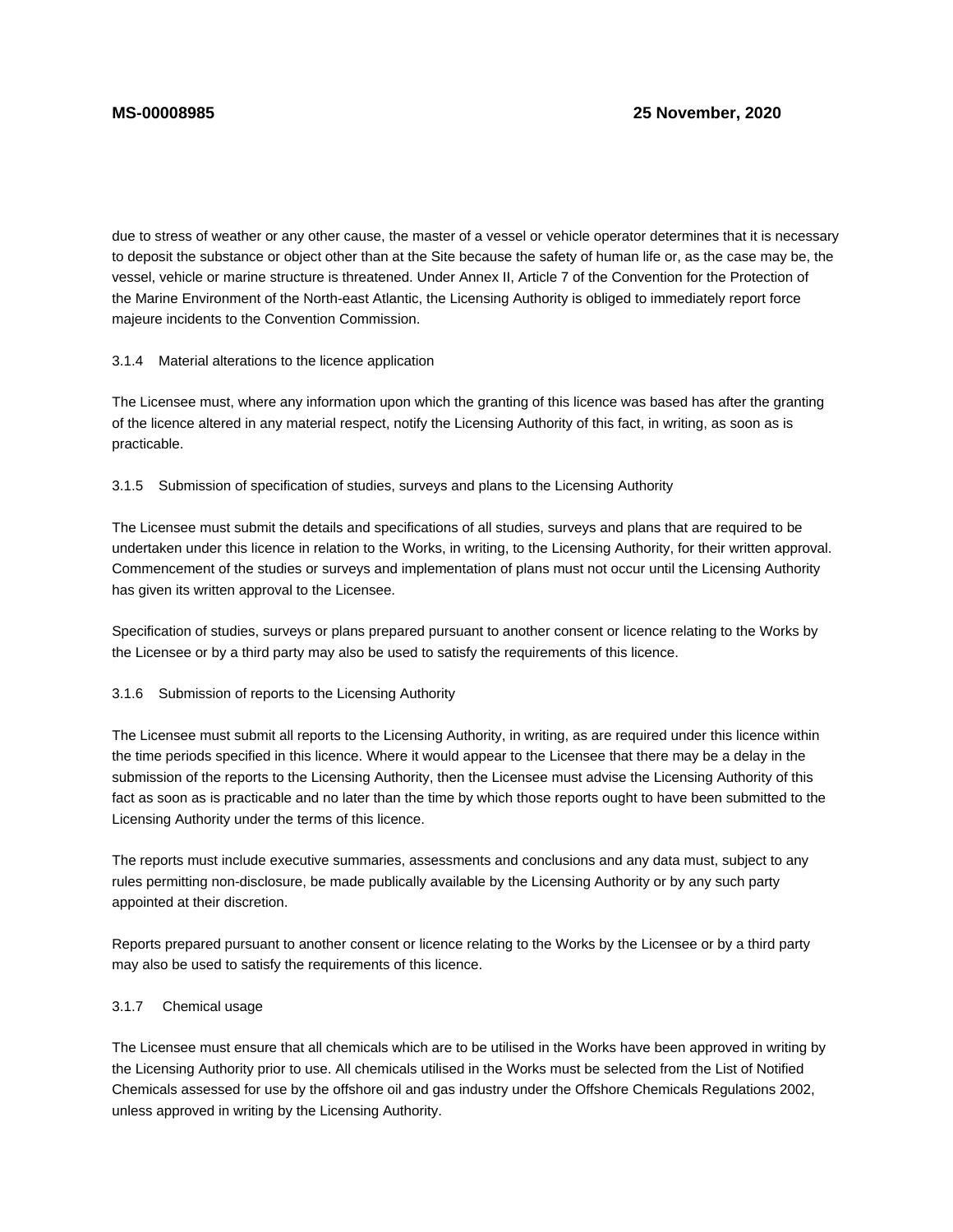### 3.1.8 Environmental protection

The Licensee must ensure that all reasonable, appropriate and practicable steps are taken at all times to minimise damage to the Scottish marine area and the UK marine licensing area caused by the Licensable Marine Activity authorised under this licence.

The Licensee must ensure that any debris or waste material placed below MHWS during the construction and operation of the Works is removed from the Site, as soon as is reasonably practicable, for disposal at a location above the MHWS approved by the Scottish Environment Protection Agency ("SEPA").

The Licensee must ensure that all substances and objects deposited during the execution of the Works are inert (or appropriately coated or protected so as to be rendered inert) and do not contain toxic elements which may be harmful to the marine environment, the living resources which it supports or human health.

The Licensee must ensure that the risk of transferring marine non-native species to and from the Site is kept to a minimum by ensuring appropriate bio-fouling management practices are implemented during the Works.

The Licensee must ensure that if oil based drilling muds are utilised they must be contained within a zero discharge system. Any drill cuttings associated with the use of water-based drilling muds situated within the outer boundary of the Works need not be removed from the Seabed.

### 3.1.9 Availability of the licence for inspection

The Licensee must ensure that copies of the licence are available for inspection at any reasonable time by any authorised marine enforcement officer at:

- a) the premises of the Licensee;
- b) the premises of any agent, contractor or sub-contractor acting on behalf of the Licensee;
- c) any onshore premises directly associated with the Works and
- d) aboard any vessel engaged in the Works.

### 3.1.10 Inspection of the Works

Any persons authorised by the Licensing Authority, must be permitted to inspect the Works at any reasonable time. As far as reasonably practicable, the Licensee must, on being given reasonable notice by the Licensing Authority (of at least 72 hours), provide transportation to and from the Site for any persons authorised by the Licensing Authority to inspect the Site.

### 3.1.11 Emergencies

If the assistance of a Government Department (to include departments of Devolved Administrations) is required to deal with any emergency arising from: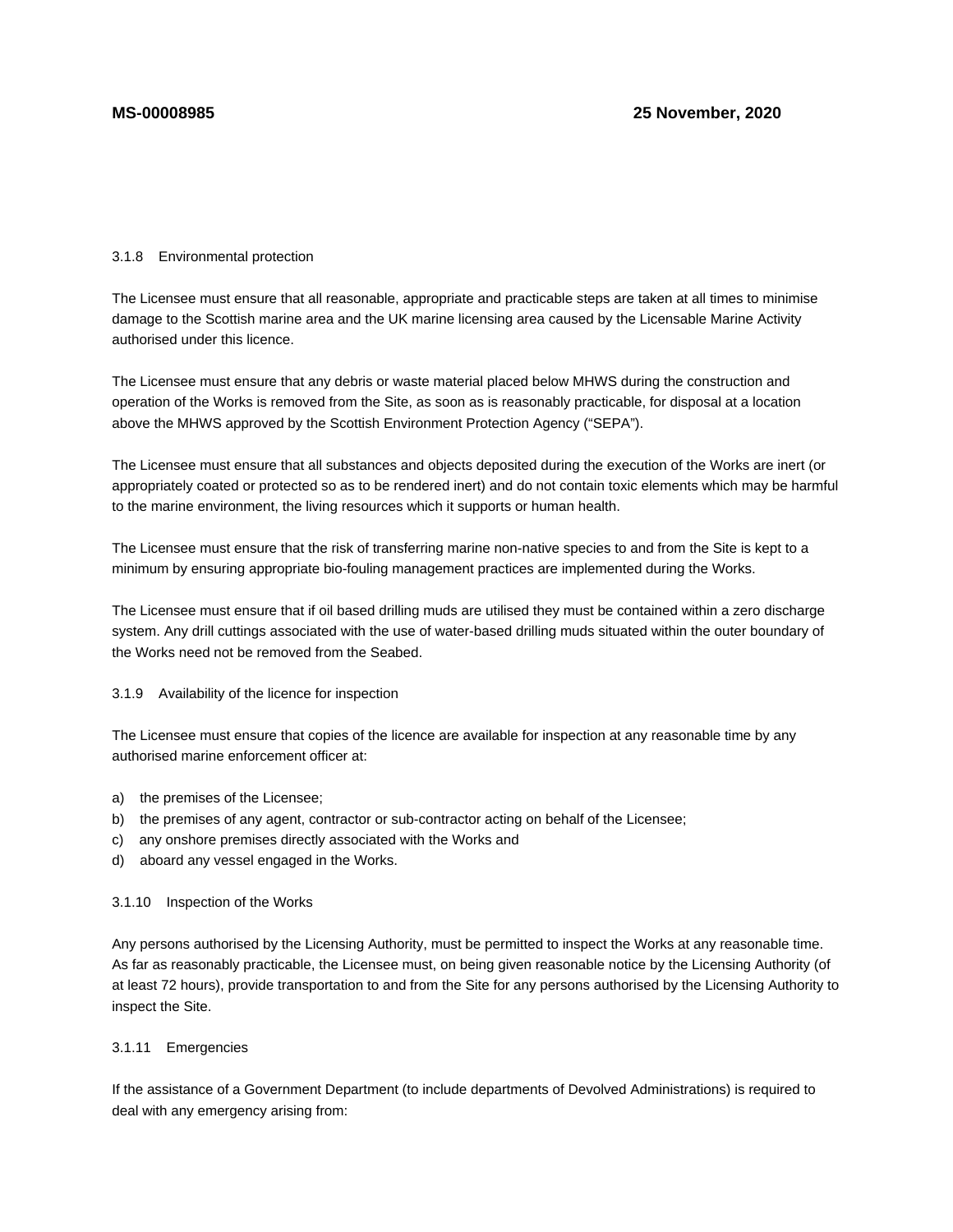- a) the failure to mark and light the Works as required by this licence;
- b) the maintenance of the Works; or
- c) the drifting or wreck of the Works,

to include the broadcast of navigational warnings, then the Licensee is liable for any expenses incurred in securing such assistance.

3.1.12 Marine Pollution Contingency Plan ("MPCP")

The Licensee must, no later than 3 months prior to the Commencement of the Works, submit in writing to the Licensing Authority for their written approval, a MPCP.

The MPCP must make provision in respect of spills and collision incidents occurring during the construction and operation of the Works and where such spills or collisions occur then the MPCP must be adhered to in full. The MPCP must take into account existing plans for all operations, including offshore installations that may have an influence on the MPCP. Practices used to refuel vessels at sea must conform to industry standards and to relevant legislation. The MPCP must set out how any oil leaks within the WTGs are to be remedied and that such relevant repairs are required to be undertaken without undue delay.

Commencement of the Works must not occur until the Licensing Authority has given its written approval to the MPCP. The Works must be constructed and operated in accordance with the MPCP.

# **3.2 Conditions specific to the Works**

# **3.2.1 Prior to the Commencement of the Works**

3.2.1.1 Commencement date of the Works

The Licensee must, prior to and no less than 1 month before the Commencement of the Works, notify the Licensing Authority, in writing, of the date of Commencement of the Works authorised under this licence.

# 3.2.1.2 Third Party Certification or Verification ("TPC" or "TPV")

The Licensee must, no later than 3 months prior to the Commencement of the Works, provide the Licensing Authority (unless otherwise agreed, in writing, with the Licensing Authority) with TPC or TPV (or suitable alternative as agreed, in writing, with the Licensing Authority) of the basis of design for all WTG foundations, jacket and meteorological mast structures.

3.2.1.3 Navigational and Aviation Safety and Charting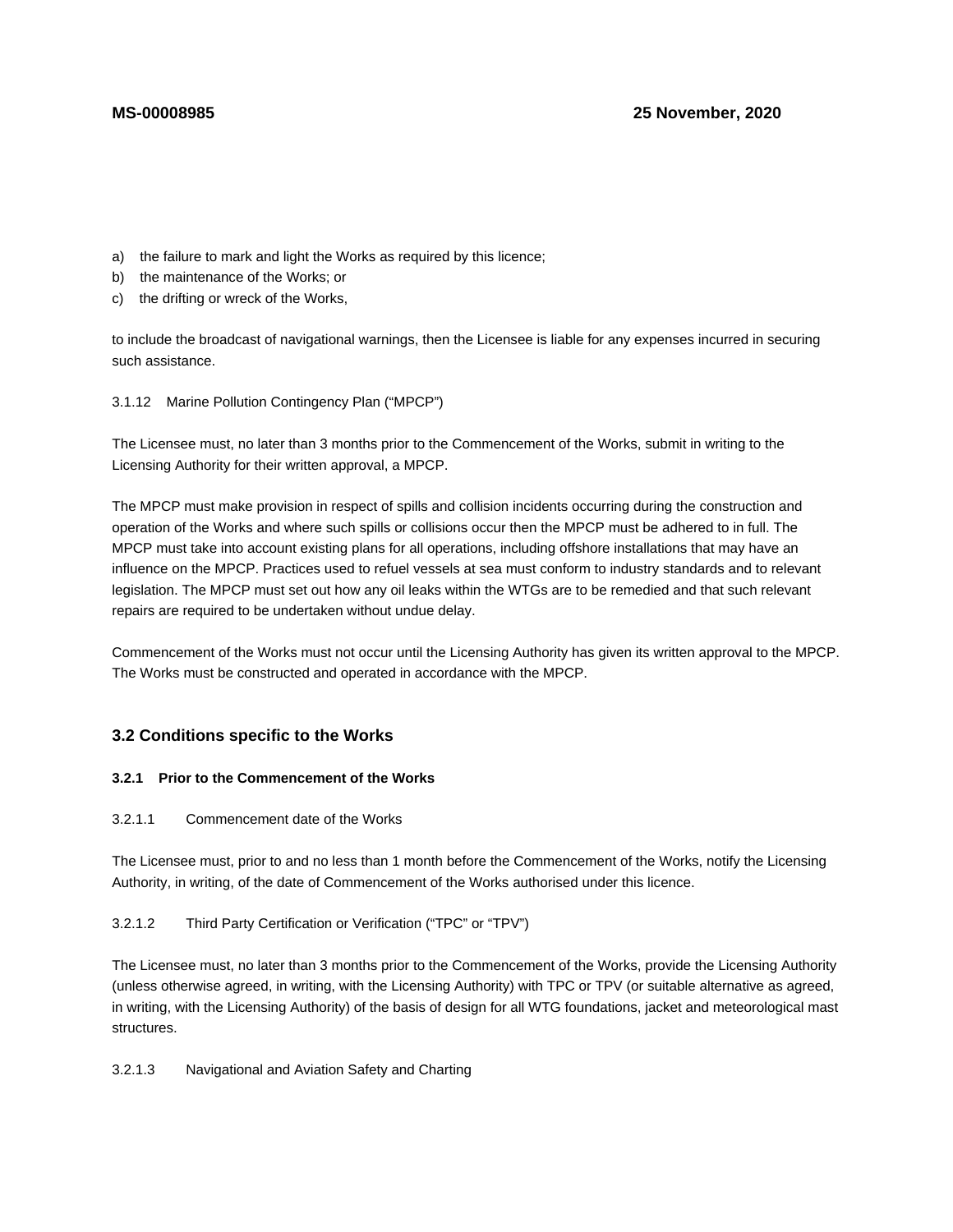The Licensee must, as soon as reasonably practicable prior to Commencement of the Works, notify the UK Hydrographic Office ("UKHO") of the proposed Works to facilitate the promulgation of maritime safety information and updating of nautical charts and publications through the national Notice to Mariners system.

The Licensee must, as soon as reasonably practicable prior to the Commencement of the Works, ensure that local mariners, fishermen's organisations and HM Coastguard, in this case Maritime Rescue Coordination Centre Shetland, are made fully aware of the Licensable Marine Activity through local Notice to Mariners or any other appropriate means.

The Licensee must ensure that details of the Works are promulgated in the Kingfisher Fortnightly Bulletin, as soon as reasonably practicable prior to Commencement of the Works to inform the Sea Fish Industry of the vessel routes, the timings and the location of the Works and of the relevant operations.

The Licensee must prior to Commencement of the Works, complete an "Application for Statutory Sanction to Alter/Exhibit" form and submit this to the Northern Lighthouse Board ("NLB") for the necessary sanction to be granted.

The Licensee must, prior to Commencement of the Works, ensure that the location of all WTGs is made available for inclusion in the Clyde Cruising Club Sailing Directions and Anchorages.

The Licensee must, prior to the Commencement of the Works, and following confirmation of the approved Design Specification and Layout Plan ("DSLP") by the Licensing Authority, provide the precise location and maximum heights of all WTGs, meteorological mast (should it be located in the Site) and construction equipment over 150 m above lowest astronomical tide ("LAT"), and details of any lighting fitted to all WTGs, to the UKHO for aviation and nautical charting purposes.

# 3.2.1.4 Monitoring of marine mammals

Prior to the Commencement of the Works the Licensee must agree with the Licensing Authority, in writing, the details of the appointment of a Marine Mammal Observer ("MMO"). When appointed, the MMO must as a minimum maintain a record of any sightings of marine mammals and maintain a record of the action taken to avoid any disturbance being caused to marine mammals during noisy activities (such as piling), as agreed in writing with the Licencing Authority. The Licensee must provide the Licensing Authority with the MMO's records no later than 6 months following Commencement of the Works, and at 6 monthly intervals thereafter.

# 3.2.1.5 Noise Registry

The Licensee must, in the event that pile foundations are to be used, submit the appropriate completed noise reduction registry form to the Licensing Authority and the Joint Nature Conservation Committee ("JNCC"), stating the proposed date(s), location(s) and nature of the piling activities under authority of this licence.

# 3.2.1.6 Meteorological mast piling strategy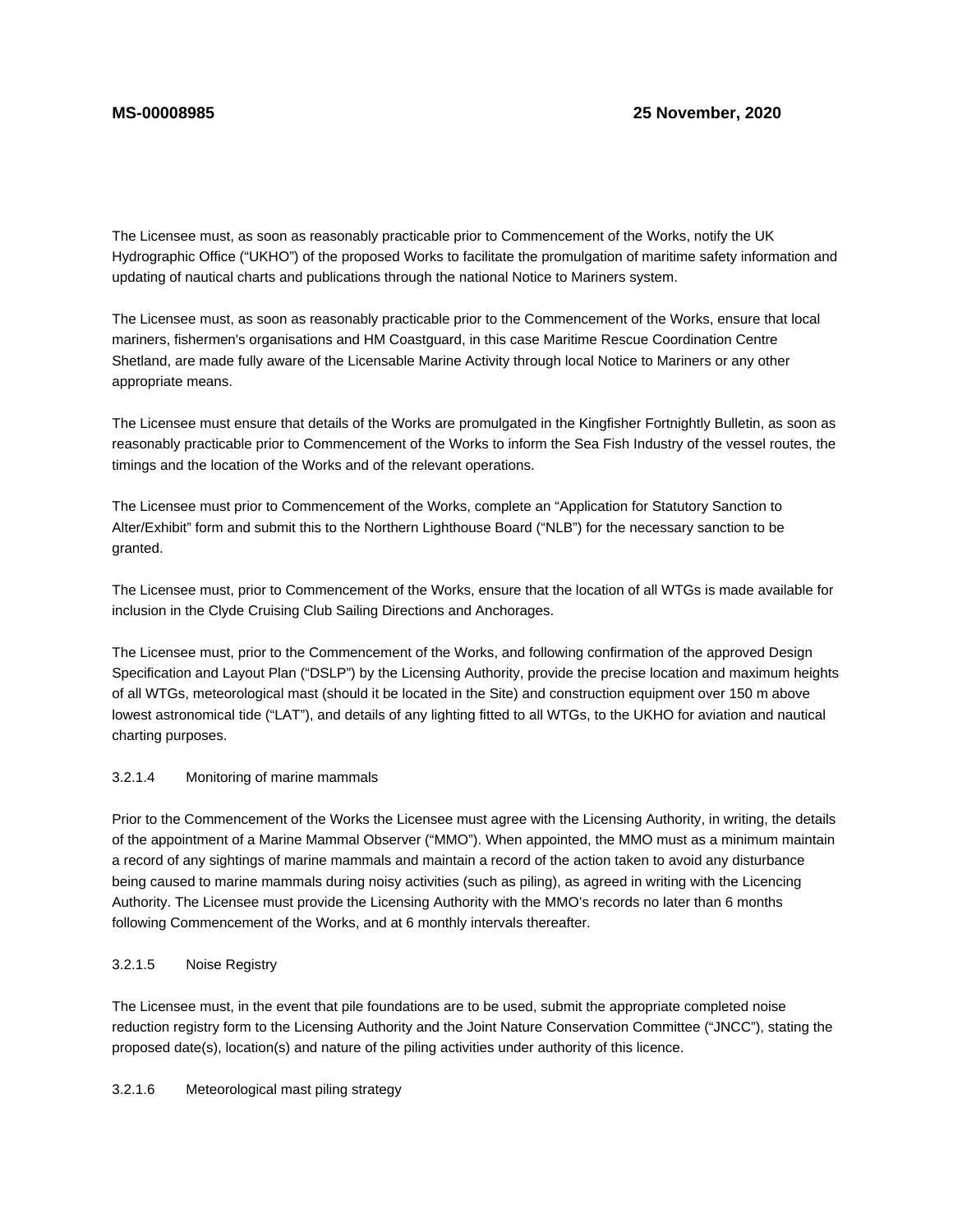The Licensee must, in the event that pile foundations are to be used to construct the meteorological mast, no later than 6 months prior to the Commencement of the Works, submit a Meteorological Mast Piling Strategy ("MMPS"), in writing, to the Licensing Authority for their written approval. The Works must, at all times, be constructed in accordance with the approved MMPS (as updated and amended from time to time by the Licensee). Any updates or amendments made to the MMPS by the Licensee must be submitted, in writing, by the Licensee to the Licensing Authority for their written approval.

The MMPS must include:

- Full details of the proposed method and anticipated duration of pile-driving at the meteorological mast location;

- Details of soft-start piling procedures and anticipated maximum piling energy required at each pile location; and

- Details of mitigation and monitoring to be employed during pile-driving, as agreed by the Licensing Authority.

The MMPS must be in accordance with the Application and reflect any surveys carried out after submission of the Application, the MMPS must demonstrate how the exposure to and/or the effects of underwater noise have been mitigated in respect of the following species: bottlenose dolphin; harbour seal; Atlantic salmon; cod; and herring.

### **3.2.2 During the Works**

# 3.2.2.1 Transportation audit sheet

The Licensee must submit a Transportation Audit Report ("TAR") in line with condition 3.2.2.2 below.

# 3.2.2.2 Transportation audit report

The Licensee must submit to the Licensing Authority a detailed TAR for each calendar month during the construction phase of the Works. The TAR must be submitted within 14 days of the end of that calendar month.

The TAR must include the nature and quantity of all substances and objects deposited and materials used in construction (as described in Part 2 of this licence) in that calendar month. Alterations and updates can be made in the following month's TAR. Where appropriate, nil returns must be provided.

If the Licensee becomes aware of any substances, objects or materials on the TAR that are missing, or becomes aware that an accidental deposit has occurred, the Licensee must notify the Licensing Authority as soon as practicable. The Licensee must undertake such survey as directed by the Licensing Authority to locate the substances, objects and materials. If the Licensing Authority is of the view that any accidental deposits have occurred and should be removed, then the materials must be removed by the Licensee as soon as is practicable and at the Licensee's expense.

# 3.2.2.3 Navigational safety

The Licensee must notify the UKHO of the progress of the Works to facilitate the promulgation of maritime safety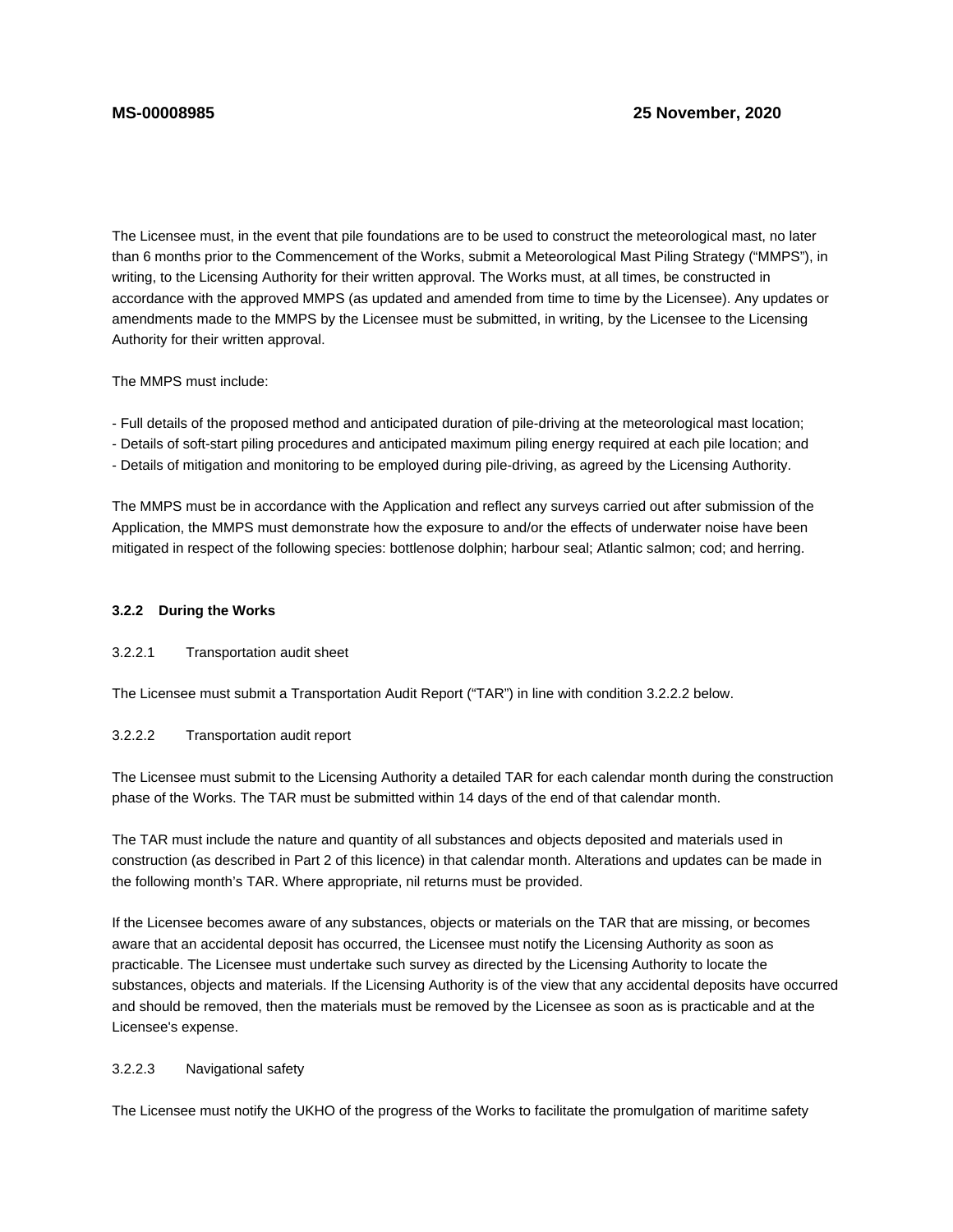information and updating of nautical charts and publications through the national Notice to Mariners system.

The Licensee must notify from, Kirkwall to Peterhead, local mariners, fishermen's organisations and HM Coastguard, in this case Maritime Rescue Coordination Centre Shetland, of the progress of the Works through local Notice to Mariners or any other appropriate means.

The Licensee must ensure that the progress of the Works is promulgated in the Kingfisher Fortnightly Bulletin to inform the Sea Fish Industry of the vessel routes, the timings and the location of the Works and of the relevant operations.

The Licensee must, notify the Licensing Authority, in writing, as soon as reasonably practicable, of any case of injury to or destruction or decay of the Works. The Licensing Authority will advise, in writing, of any remedial action to be taken and any requirement to display aids to navigation, following consultation with the Maritime Coastguard Agency ("MCA") the NLB or any such advisers as required.

The Licensee must ensure that no radio beacon or radar beacon operating in the Marine frequency bands are installed or used on the Works without the prior written approval of the Office of Communications ("OfCom").

The Works shall be marked and/or lighted as required by the NLB and the marking to be continued unless and until the Licensing Authority rescind this direction.

If it is desired to display any marks or lights not required by this licence then details must be submitted to the NLB and their ruling complied with. The display of unauthorised marks or lights is prohibited.

The Licensee must ensure that navigational safety is not compromised by the Works. The navigable depth must not be altered by more than 5% of stated chart datum unless otherwise agreed, in writing, with the Licensing Authority in consultation with the MCA and NLB.

# 3.2.2.4 Markings, lighting and signals of the Works

The Licensee must ensure that the Works are marked and lit in accordance with the requirements of the NLB and the Civil Aviation Authority ("CAA") at all times and such marking and/or lighting must be continued unless and until such time as the Licensing Authority, by notice, relevantly varies this licence under section 72 of the 2009 Act.

The Licensee must not display any marks and lights additional to those required by virtue of this licence and agreed in the Lighting and Marking Plan without the written approval of the Licencing Authority following consultation with the NLB, the CAA and the MCA.

The Licensee must ensure that the meteorological mast, should it be built in the Site, is marked and lit in accordance with IALA Recommendation O-139.

The Licensee must ensure the Site boundaries are marked by Cardinal Mark buoys (number to be determined when final layout is known). The Cardinal Mark buoys shall be a minimum of 3 metres in diameter at the waterline, have a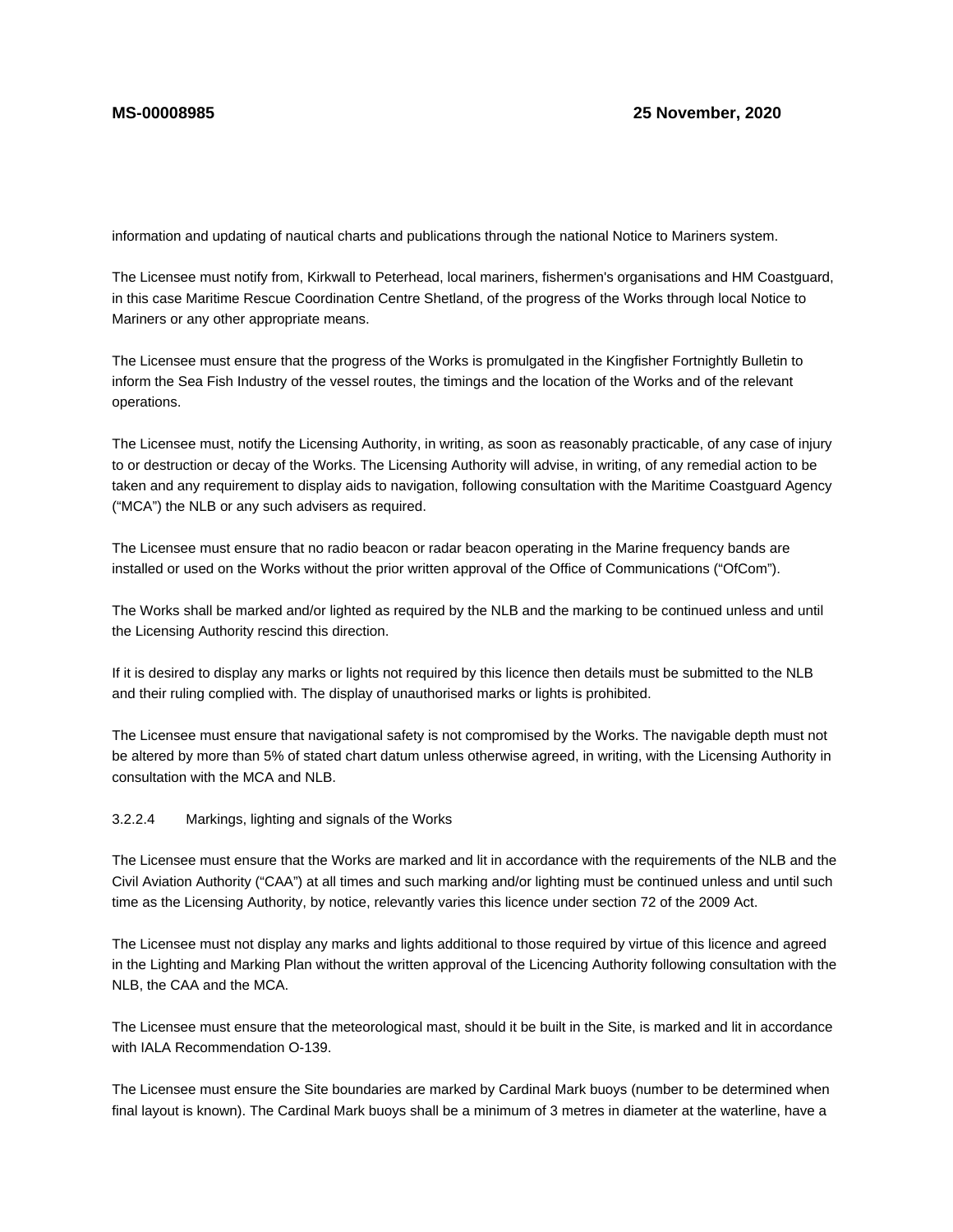focal plane of at least 3 metres above the waterline and be of suitable construction for the sea conditions commonly experienced in the outer Moray Firth. The light range on these buoys shall be 5 nautical miles. All required buoyage shall remain in place until completion of this phase, or otherwise notified by the Licensing Authority.

The Licensee must ensure that any meteorological mast(s) within the Site area will have marking and lighting amended to suit the layout of the wind farm as it progresses should the meteorological mast(s) be built prior to the WTGs.

### 3.2.2.5 Markings, lighting and signals of jack up barges and vessels

The Licensee must ensure that any vessels permitted to engage in the Works are marked in accordance with the International Rules for the Prevention of Collisions at Sea whilst under way, and in accordance with the UK Standard Marking Schedule for Offshore Installations if secured to the seabed.

# 3.2.2.6 Noise registry

The Licensee must, in the event that pile foundations are to be used, and piling is to be carried out for more than 10 consecutive days, submit at quarterly intervals, the appropriate completed noise reduction registry form to the Licensing Authority and the JNCC, stating the date(s), location(s) and nature of such activities under authority of this licence.

# 3.2.2.7 Bunding and storage facilities

The Licensee must ensure suitable bunding and storage facilities are employed to prevent the release of fuel oils, lubricating fluids associated with the plant and equipment into the marine environment.

# 3.2.2.8 Restoration of the Site to its original condition

The Licensee must take all reasonable, appropriate and practicable steps to restore the Site to its original condition before the Licensable Marine Activity authorised under this licence was undertaken, or to as close to its original condition as is reasonably practicable, in accordance with the PEMP and the Decommissioning Programme ("DP") to the satisfaction of the Licensing Authority. Should the Licensed Marine Activity be discontinued prior to Completion of the Works, the Licensee must inform the Licencing Authority in writing of the discontinuation of the Works. This licence will be varied under section 72(3) of the 2009 Act to allow the removal of Works already installed.

# **3.2.3 Conditions upon Completion of the Works**

# 3.2.3.1 Date of Completion of the Works

The Licensee must, no more than 1 month following the Completion of the Works, notify the Licensing Authority, in writing, of the date of Completion of the Works.

3.2.3.2 Navigational safety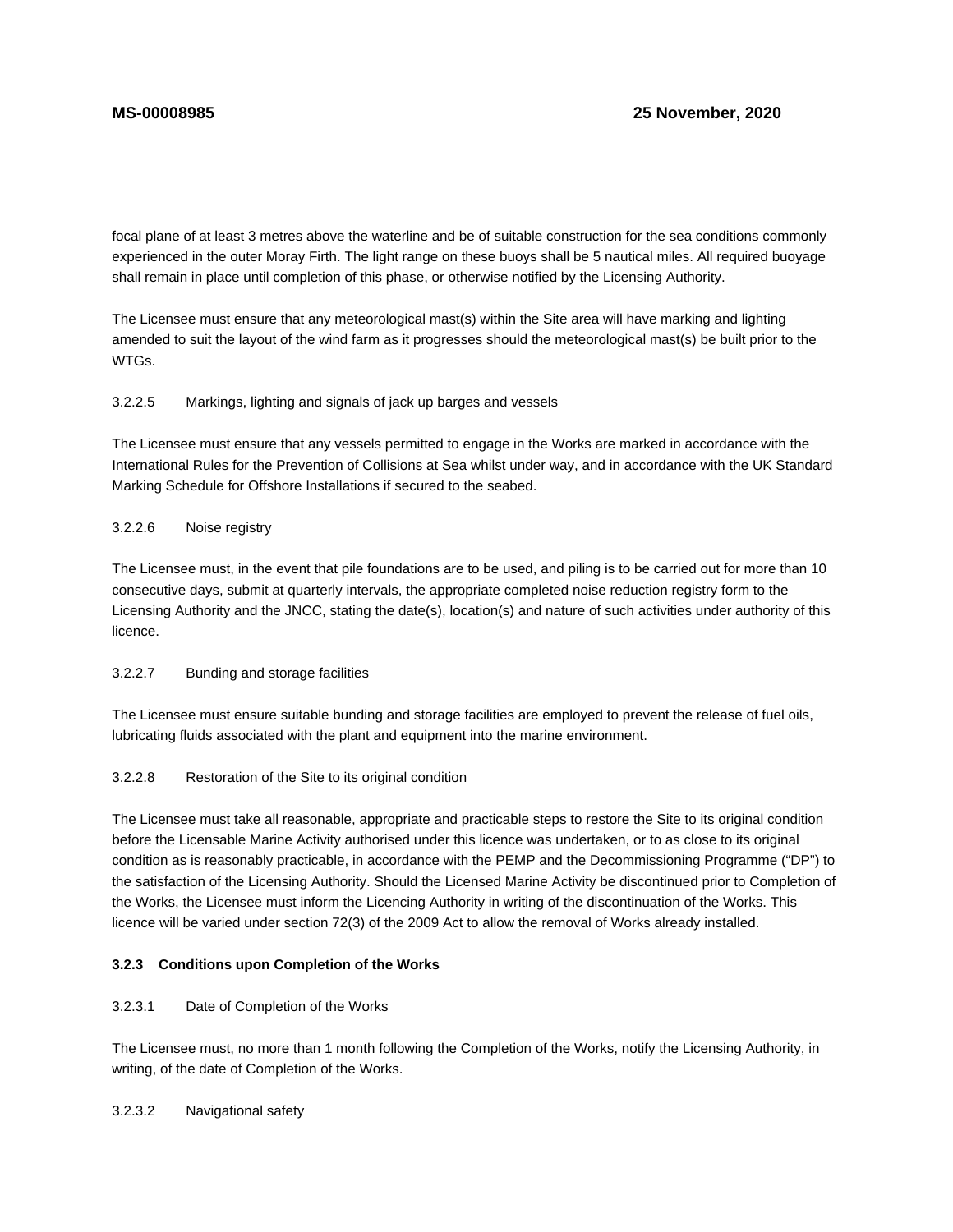The Licensee must notify the UKHO of the Completion of the Works to facilitate the promulgation of maritime safety information and updating of nautical charts and publications through the national Notice to Mariners system.

The Licensee must, within 1 month of the Completion of the Works, provide the "as-built" positions and maximum heights of all WTGs, along with any sub-sea infrastructure, to the UKHO for aviation and nautical charting purposes.

The Licensee must ensure that local mariners, fishermen's organisations and HM Coastguard, in this case Maritime Rescue Coordination Centre Shetland, are made fully aware of the Completion of the Works.

The Licensee must ensure that the Completion of the Works is promulgated in the Kingfisher Fortnightly Bulletin to inform the Sea Fish Industry.

The Licensee must, notify the Licensing Authority, in writing, as soon as reasonably practicable, of any case of injury to or destruction or decay of the Works. The Licensing Authority will advise, in writing, of any remedial action to be taken and any requirement to display aids to navigation, following consultation with the MCA, the NLB or any such advisers as required.

The Licensee must ensure that no radio beacon or radar beacon operating in the Marine frequency bands are installed or used on the Works without the prior written approval of OfCom.

# 3.2.3.3 Nature and quantity of deposited substances and objects

The Licensee must no later than 1 month following the Completion of the Works, submit a final audit report to the Licensing Authority stating the nature and quantity of all substances and objects deposited within the United Kingdom marine licensing area under the authority of this licence. Where appropriate, nil returns must be provided.

# 3.2.3.4 Markings, lighting and signals of the Works

The Licensee must ensure that the Works are marked and lit in accordance with the requirements of the NLB and the CAA at all times and such marking and/or lighting must be continued unless and until such time as the Licensing Authority, by notice, relevantly varies this licence under section 72 of the 2009 Act.

The Licensee must ensure that the required International Association of Marine Aids to Navigation and Lighthouse Authorities ("IALA") availability target for Category 1 Aids to Navigation ("AtoN") is achieved through redundancy, monitoring and repair, must be in place and arrangements made to warn the mariner promptly of any AtoN fault and its subsequent return to fully operational service.

The licensee must ensure that the meteorological mast, should it be required, is marked and lit in accordance with IALA Recommendation O-139.

The Licensee must ensure that any meteorological mast(s) within the Site will have marking and lighting amended to suit the final layout of the wind farm.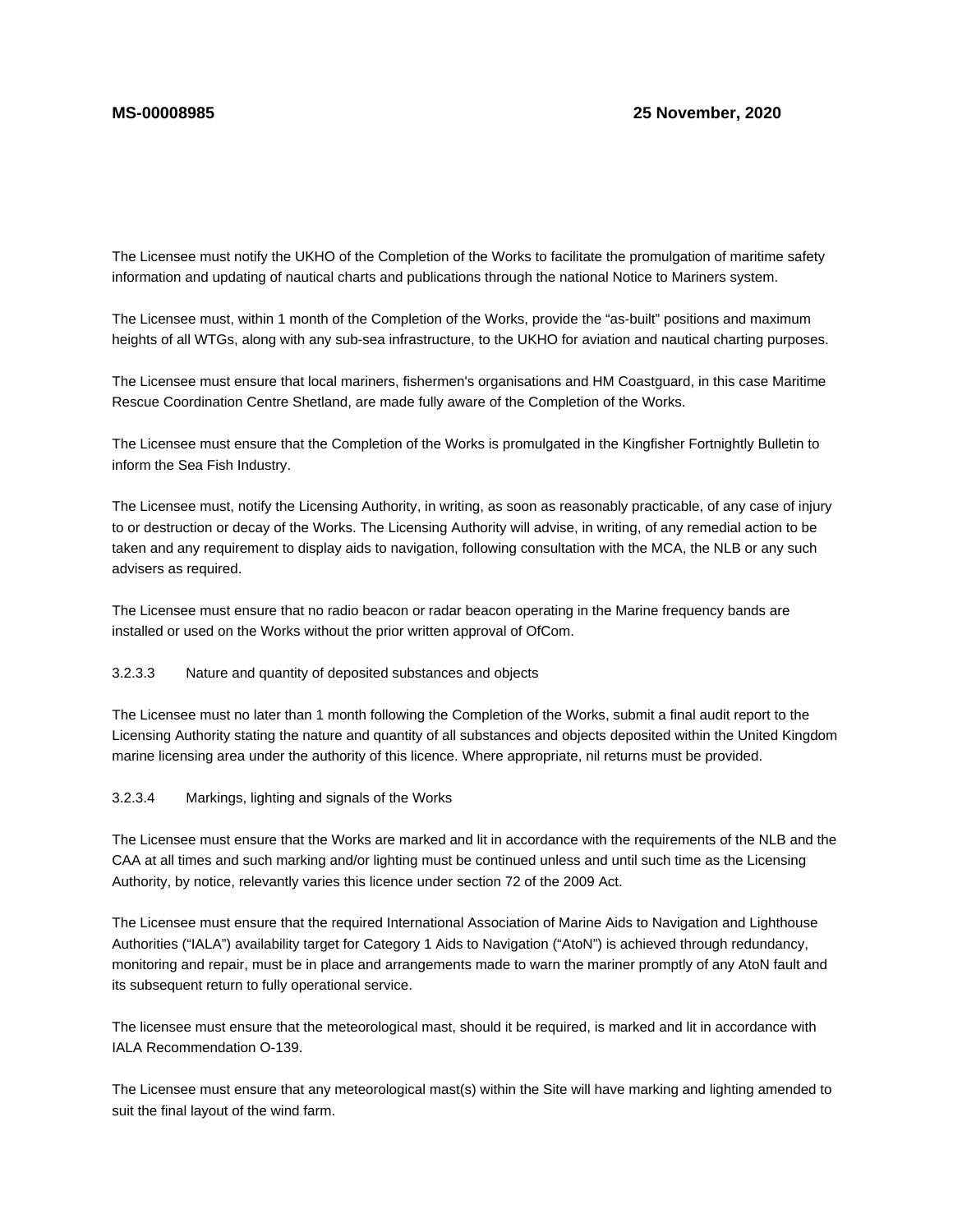# 3.2.3.5 Noise registry

The Licensee must, in the event that pile foundations were used, submit the appropriate completed noise reduction registry form to the Licensing Authority and the JNCC, within 12 weeks of Completion of the Works, stating the actual date(s), location(s) and nature of piling activities carried out under authority of this licence.

### 3.2.3.6 Operation and Maintenance of the Works

The Licensee must provide an Operation and Maintenance Programme to the Licencing Authority within 3 months of the Completion of the Works. Notification must be provided at least 3 months in advance of any subsequent maintenance works where any additional deposits are required. In the event that these works are not assessed in the Application and are considered by the Licencing Authority as being material they will require further Marine Licences.

# 3.2.3.7 Decommissioning

This licence does not permit the Decommissioning of the Works, for which a separate marine licence is required.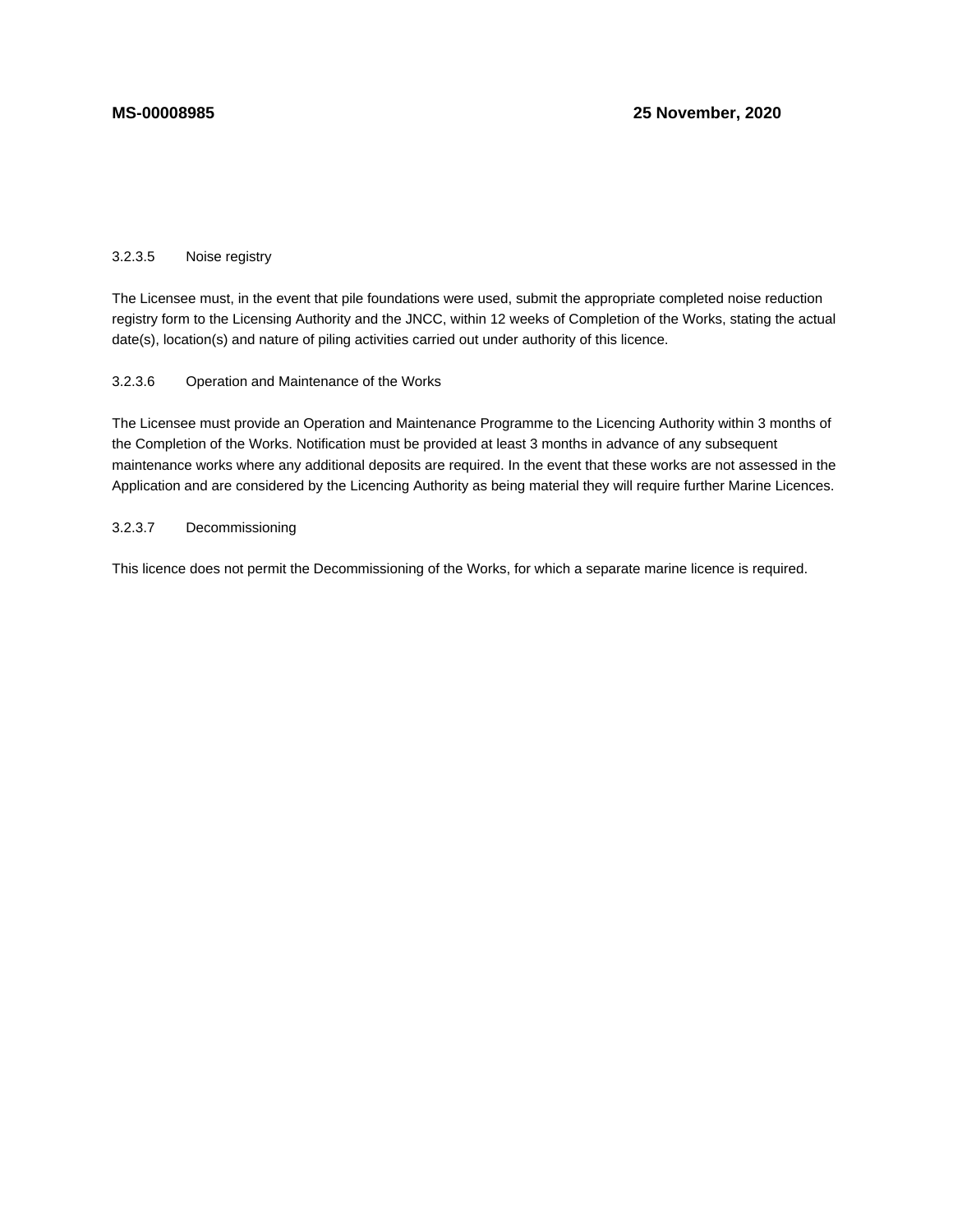# **NOTES**

1. You are deemed to have satisfied yourself that there are no barriers, legal or otherwise, to the carrying out of the licensed activity. The issue of the licence does not absolve the licensee from obtaining such authorisations, consents etc which may be required under any other legislation.

2.In the event that the licensee wishes any of the particulars set down in the Schedule to be altered, the licensing authority must be immediately notified of the alterations. It should be noted that changes can invalidate a licence, and that an application for a new licence may be necessary.